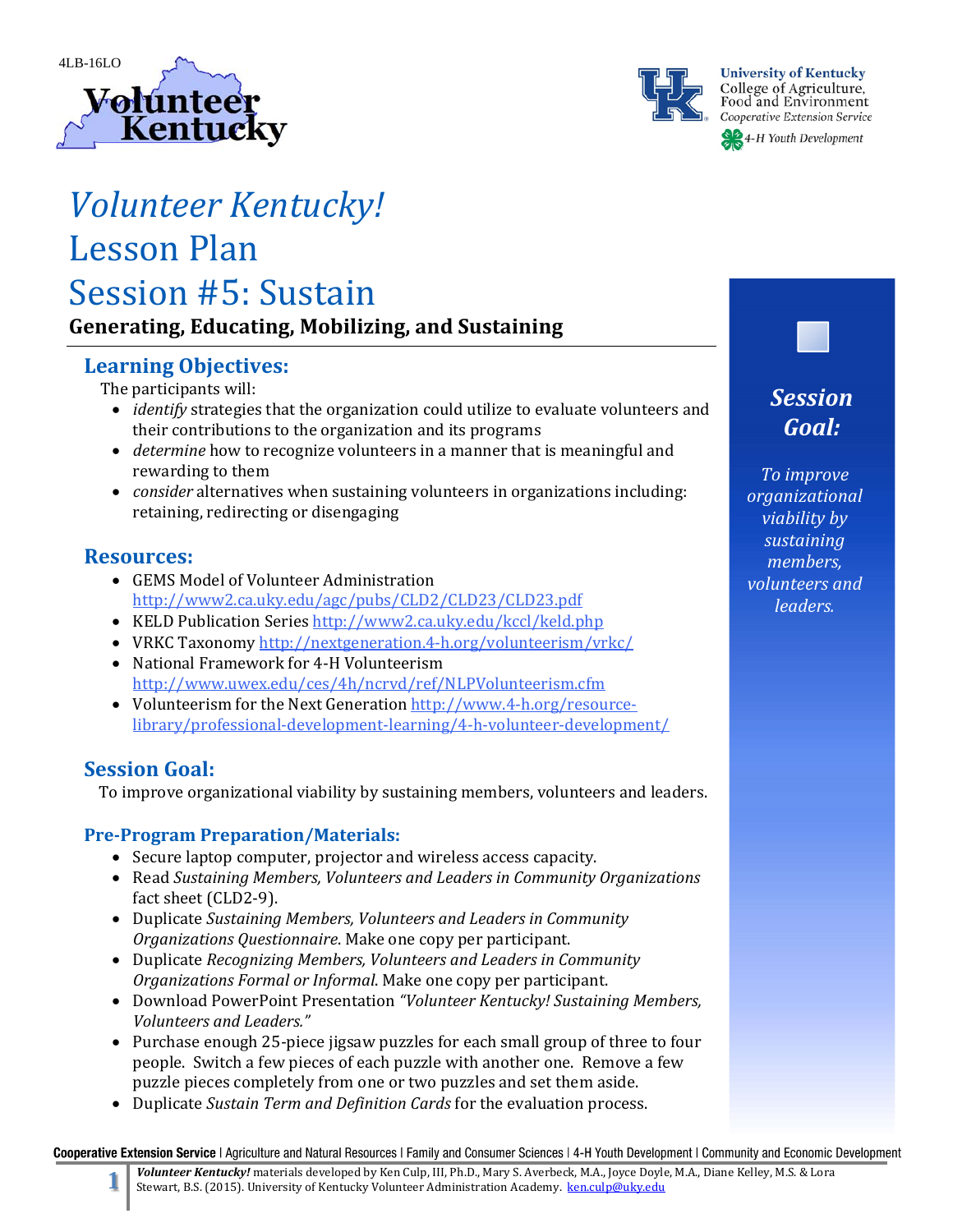## **Review from Previous Session:**

Ask Encourage participants to share the results from the previous session's homework assignment.

(This will become a component of their culminating project.)

 $\bullet$  Develop an inventory (on a spread sheet) of the volunteers engaged in your programs or activities. Assess the motivations of at least 15 of the most active volunteers in the program and identify their primary category of motivation. Based upon their primary category of motivation, determine the most effective means of supervision for each volunteer.

## **Background:**

Share Read the following excerpt:

*"Sustaining, the fourth and final category of the GEMS Model of Volunteer Administration, consists of five steps: evaluate, recognize, retain, redirect and disengage. Sustaining members, volunteers and leaders is imperative to the continued health and well‐being of any community organization. Sustaining adds stability, credibility and continuity to organizations."*

#### *Introductory Activity 1:*

| Ask                             | Pose the following question for group response:<br>"Can anyone complete this famous quote from Henry Ford: 'If you<br><i>always do what you've always done'</i> (you'll always get what you've<br>always got)."                                     |
|---------------------------------|-----------------------------------------------------------------------------------------------------------------------------------------------------------------------------------------------------------------------------------------------------|
| <u>Ask</u>                      | Facilitate discussion with participants to the questions below:<br>"Compared to five years ago has your volunteer base expanded,<br>stabilized or shrunk?"                                                                                          |
| Share                           | Discuss as an entire group, "How does your organization determine if<br>your volunteer base has expanded, stabilized or shrunk?" While<br>answering this questions, encourage participants to <i>identify</i> the<br>reasons why this has occurred. |
| <b>Introductory Activity 2:</b> |                                                                                                                                                                                                                                                     |
| Distribute                      | Pass out one puzzle to each group of three or four people and                                                                                                                                                                                       |

instruct the groups to assemble their puzzles. Group members may communicate amongst themselves, but may not confer outside of their group.

Ask Facilitate discussion with the groups at their tables: *"Were you able to assemble your puzzle? If not, why?"*

Share Ask tables to share their results and responses.

**Respond** Reply by reading the following:

*Sustaining, the fourth and final category of the GEMS Model of Volunteer Administration, consists of five steps: evaluate, recognize, retain, redirect and disengage.*

Volunteer Kentucky! materials developed by Ken Culp, III, Ph.D., Mary S. Averbeck, M.A., Joyce Doyle, M.A., Diane Kelley, M.S. & Lora Stewart, B.S. (2015). University of Kentucky Volunteer Administration Academy. ken.culp@uky.edu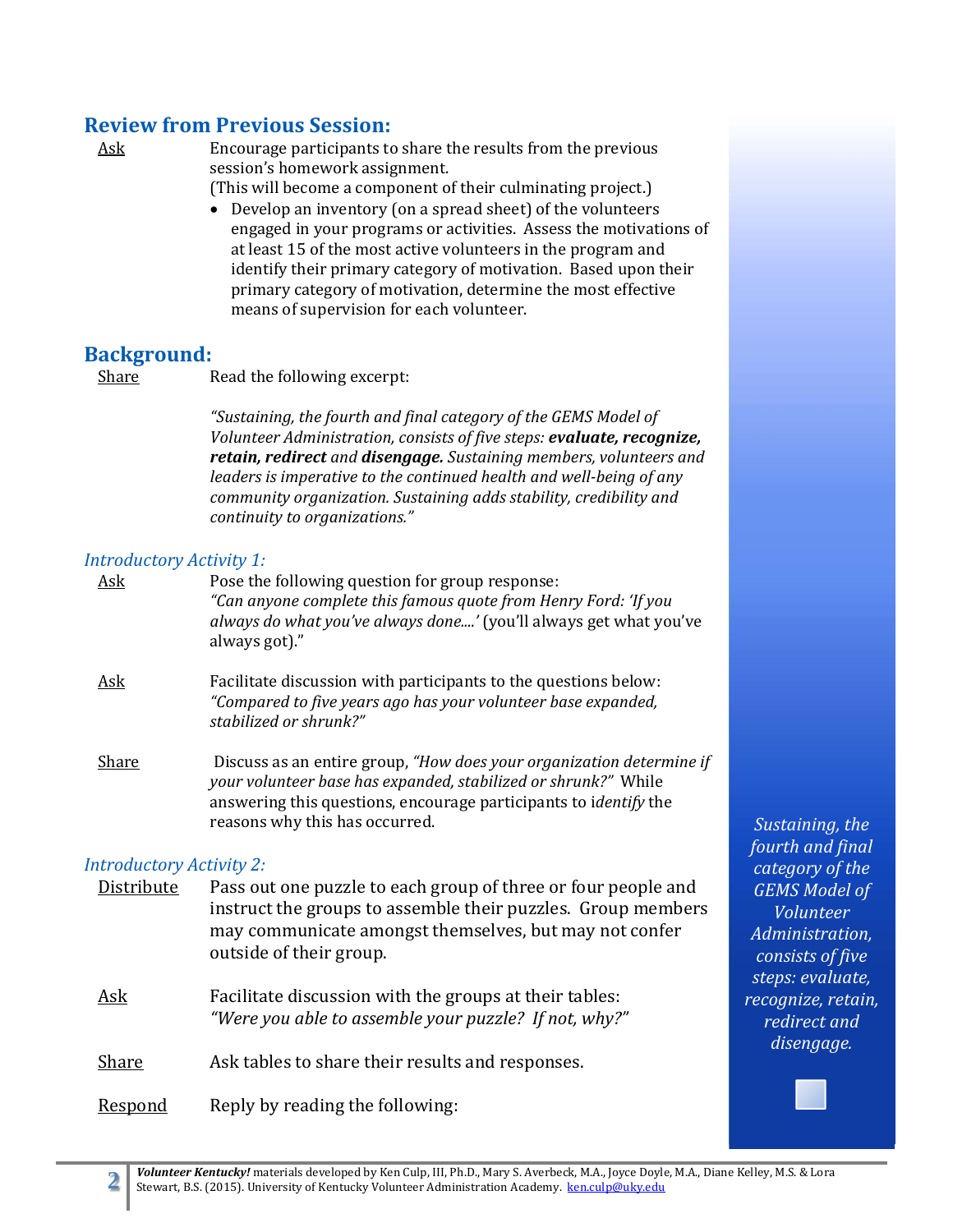*"We all like to connect with others. Every puzzle piece is meaningful and useful and is necessary in order to complete the puzzle. Community organizations are the same as puzzles. Volunteers and leaders are similar to individual puzzle pieces. If one piece is missing, the entire program is incomplete."* 

Ask Encourage participants to answer the following questions as a group: *"Did you find pieces that did not fit into the puzzle?" "It may be time to discard some of the traditions, programs, activities or items that are no longer needed or necessary in your organization or its programs."*

## **Objective 1: Identify strategies that the organization could utilize to evaluate volunteers and their contributions to the organization and its programs.**

Share Read the following excerpt:

*"Evaluation is an opportunity to examine a program, event or activity and determine ways to strengthen, improve, expand or refocus it. An evaluation can be a positive learning experience, asking the question: 'How can we improve to be better?'"*

#### *Learning Activity 1.1:*

Distribute Hand out the *Sustaining Members, Volunteers and Leaders in Community Organizations Questionnaire* to members. Explain that these questionnaires will be collected. Ask members to write their name on the questionnaire. Instruct members to complete Part A individually, in writing. Poll the group to determine how they responded to the questions in Part A. Ask members to answer Part B questions verbally as a group and discuss their responses.

**Objective 2: Determine how to recognize volunteers in a manner that is meaningful and rewarding to them.**

Share Read the following excerpt:

*"Members, volunteers and leaders should be recognized for their positive contributions to the organization and its members. The manner in which achievements and accomplishments are recognized is an important component of an organization's traditions. Whether formal or informal, recognition helps volunteers feel they are making a meaningful contribution."*

#### *Learning Activity 2.1:*

Distribute: Hand out the *Recognizing Members, Volunteers and Leaders in Community Organizations Formal versus Informal* handout. Either individually or as a group, ask the participants to determine if the type of recognition is "formal" or "informal."



*Sustaining members, volunteers and leaders is imperative to the continued health and well‐being of any community organization.*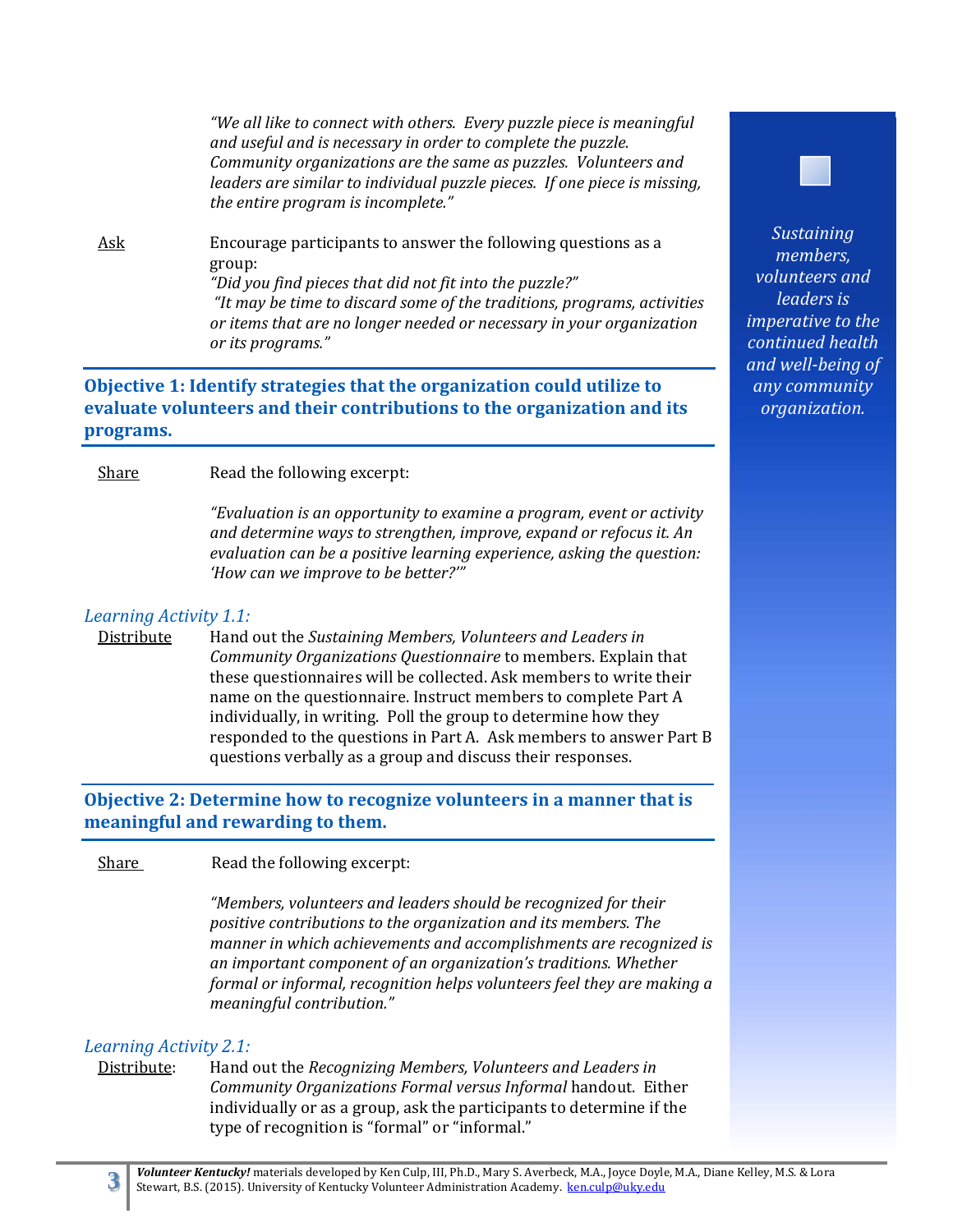*Answer Key: Formal Recognition = 2; 4; 6; 8; 10 (all even numbers) Informal Recognition = 1; 3; 5; 7; 9 (all odd numbers)*

#### *Learning Activity 2.2:*

Ask Encourage participants to answer the following questions of the group and take notes on the group answers and suggestions:

- What are some different ways that people like to be recognized?
- How do you like to be recognized?
- Is it possible that some people do not want to be recognized?
- Should all members be recognized in the same way?
- How would you handle a situation if someone deserving of recognition was accidentally overlooked?

## **Objective 3: Consider alternatives when sustaining volunteers and leaders in organizations including retaining, redirecting or disengaging.**

Share: Read the following excerpt:

*"Sustaining volunteers offers one of three options: retaining, redirecting or disengaging. Never assume that a volunteer will continue serving in the same role in subsequent years. A volunteer may be retained in the same capacity or be redirected to another role in the organization. Redirection allows for variety and promotion. Volunteer administrators should plan for membership turnover, volunteer disengagement and leadership succession. An individual may choose to leave an organization for any of a multitude of reasons, many of which are positive and are a natural evolution of human development. Disengagement is a natural component of all organizational relationships; volunteer administrators should plan to make this phase as positive and smooth as possible."*

#### *Learning Activity 3.1:*

Share: Read the following scenario aloud:

#### Scenario:

*"Susan and Kerry are active members of the library board. The board decided to hold a book fundraiser. Five members served on the planning committee including Susan and Kerry. Susan was the chairperson of the planning committee. "*

*"During the planning of the event, Susan made decisions without consulting other members of the planning committee. Kerry did not agree with some of the decisions but since the rest of the planning committee went along with Susan, Kerry did, too. At the conclusion of the fundraiser, Susan decided which books to purchase without consulting the committee."*

*"After the event was over, Kerry mentioned some of the decisions to Susan and told her that he did not agree with the decision‐making*

*A sustained membership, volunteer force and leadership base enables the volunteer administrator to focus efforts on programs and clientele, rather than devoting a considerable amount of time to recreating infrastructure.*

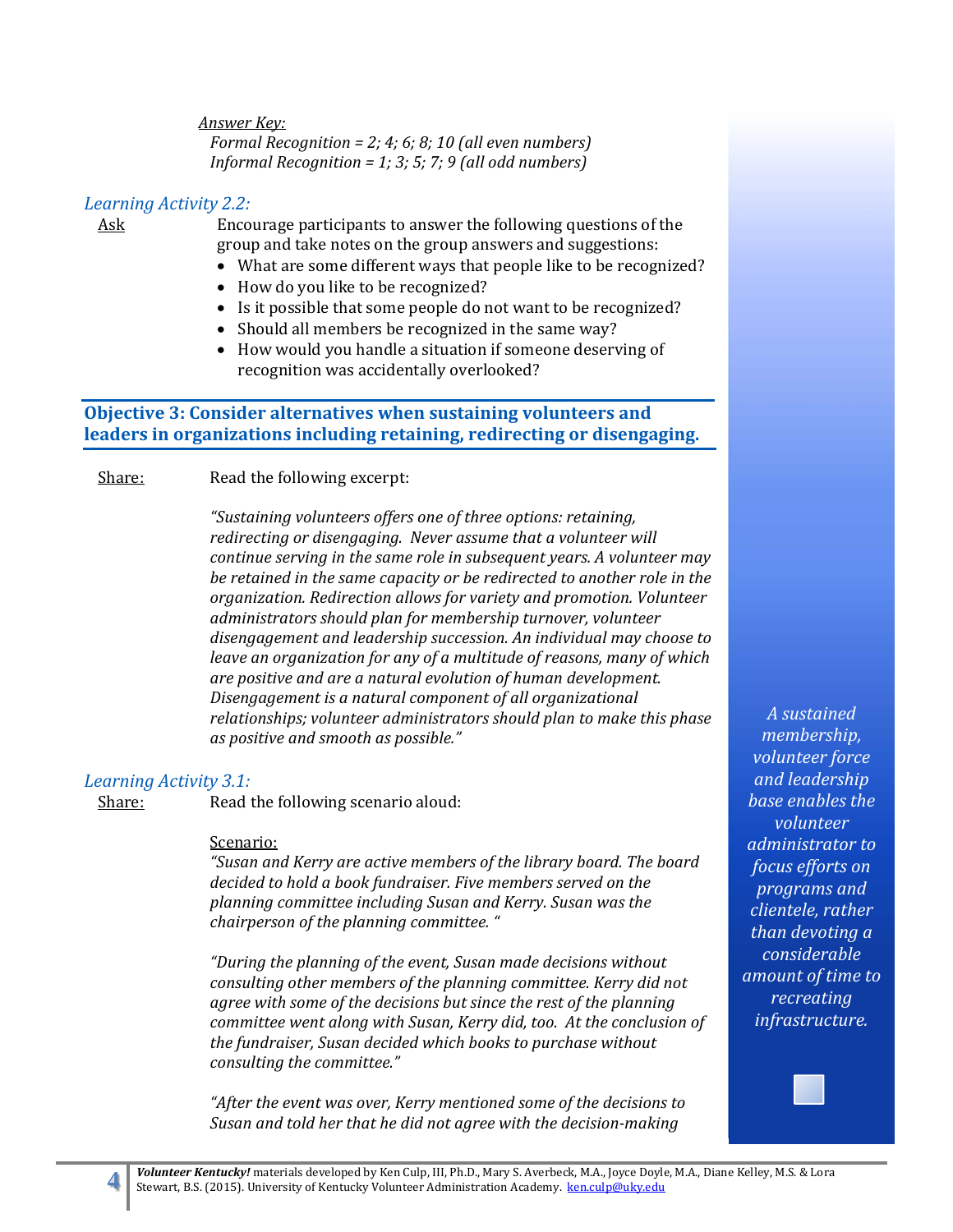*process. Susan told Kerry that the event was successful and raised money for a good cause."* As a group, determine whether retaining, redirecting or disengaging the volunteers will improve the success of the project next time. Ask Pose the following questions to the group: "*How would you evaluate the outcomes of this project, regarding financial success as well as the process used by the committee?" "In order to improve the success of the project, how should the volunteer administrator determine whether committee members are retained, redirected or disengaged?"* Discuss Facilitate discussion concerning the positives as well as the negatives of this scenario.

## **Summary:**

Share Read the following excerpt:

*"A sustained membership, volunteer force and leadership base enables the volunteer administrator to focus efforts on programs and clientele, rather than devoting a considerable amount of time to recreating infrastructure. This approach leads to a stronger, more viable organization that is better able to accomplish its vision and mission and achieve its goals, objectives and action steps."*

# **Session Evaluation:**

People matching. Give each participant a card with either a term (evaluate, recognize, retain, redirect, disengage) or definition on it. People walk around and find the word or definition that completes their pair. As a large group check the pairs.

# **For next session:**

- *Choose one of the following options as your project to complete before the next session.* (This will become a component of the culminating project.)
	- o Develop a *Volunteer Self‐Evaluation* that can be utilized by each volunteer to determine how effectively they served the organization, its program and clientele as well as determining their level of satisfaction with the volunteer experience.
	- o Develop a *Volunteer Recognition Strategy* that will accomplish the following goals:
		- Recognize each volunteer at least once each year
		- $\blacksquare$  Celebrate the contributions made by volunteers to the organization, program, clientele or other volunteers or staff.
		- Recognize volunteers that are motivated by affiliation, achievement and power/control.
	- $\circ$  Send a letter of appreciation to each individual that served during the previous year. Determine which volunteers will be asked to continue their service to the organization and its programs.
- Bring your Passport to each meeting in order to have credit given by the instructor.



*Whether formal or informal, recognition helps volunteers feel they are making a meaningful contribution."*

Volunteer Kentucky! materials developed by Ken Culp, III, Ph.D., Mary S. Averbeck, M.A., Joyce Doyle, M.A., Diane Kelley, M.S. & Lora Stewart, B.S. (2015). University of Kentucky Volunteer Administration Academy. ken.culp@uky.edu